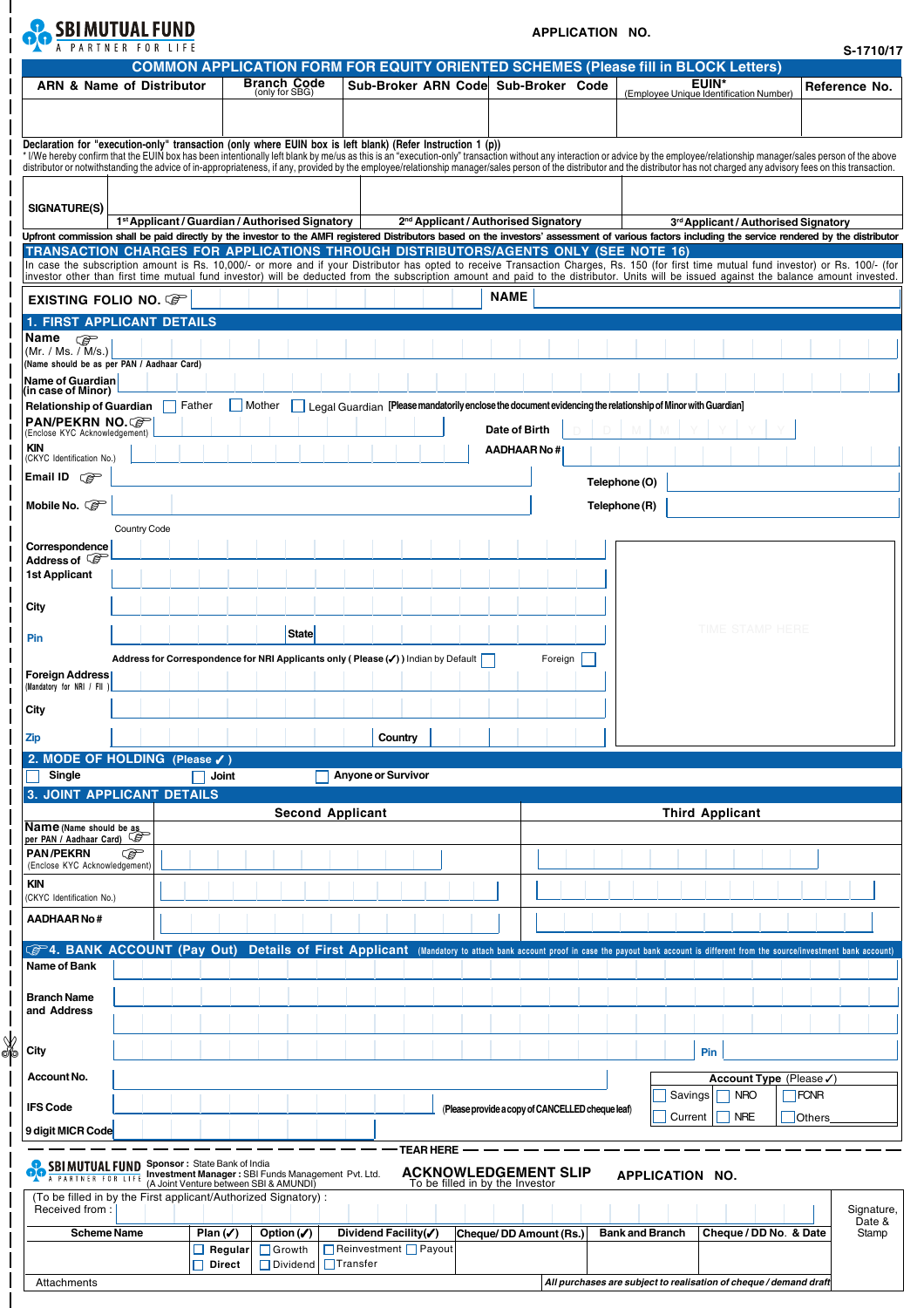| 5. FATCA & CRS INFORMATION: For Individuals / Proprietor (Mandatory). Non-Individual investors should mandatorily fill separate FATCA/CRS & UBO Form (Annexure-1). |               |      |                                                                    |                         |                                          |                          |                                                                                                                                                                                                 |  |  |
|--------------------------------------------------------------------------------------------------------------------------------------------------------------------|---------------|------|--------------------------------------------------------------------|-------------------------|------------------------------------------|--------------------------|-------------------------------------------------------------------------------------------------------------------------------------------------------------------------------------------------|--|--|
| Is the applicant(s) Country of Birth / Nationality / Tax Residency other than "India"?                                                                             |               |      |                                                                    |                         |                                          |                          |                                                                                                                                                                                                 |  |  |
| First Applicant (including Minor)<br>্টেP∏Yes                                                                                                                      | 1No           |      | ক্লো<br>Yes                                                        | <b>Second Applicant</b> | No                                       | ☞                        | <b>Third Applicant</b><br>Yes<br>1No                                                                                                                                                            |  |  |
|                                                                                                                                                                    |               |      |                                                                    |                         |                                          |                          |                                                                                                                                                                                                 |  |  |
| If "YES", please provide the following information (mandatory):<br><b>Details</b>                                                                                  |               |      | First Applicant (including Minor)                                  |                         | <b>Second Applicant</b>                  |                          | <b>Third Applicant</b>                                                                                                                                                                          |  |  |
|                                                                                                                                                                    |               |      |                                                                    |                         |                                          |                          |                                                                                                                                                                                                 |  |  |
| Country of Birth                                                                                                                                                   |               |      |                                                                    |                         |                                          |                          |                                                                                                                                                                                                 |  |  |
| Place/City of Birth                                                                                                                                                |               |      |                                                                    |                         |                                          |                          |                                                                                                                                                                                                 |  |  |
| Nationality                                                                                                                                                        |               |      |                                                                    |                         |                                          |                          |                                                                                                                                                                                                 |  |  |
|                                                                                                                                                                    |               |      |                                                                    |                         |                                          |                          |                                                                                                                                                                                                 |  |  |
| Country of Tax Residency 1                                                                                                                                         |               |      |                                                                    |                         |                                          |                          |                                                                                                                                                                                                 |  |  |
| Tax Payer Ref. ID No^                                                                                                                                              |               |      |                                                                    |                         |                                          |                          |                                                                                                                                                                                                 |  |  |
| Identification Type                                                                                                                                                |               |      |                                                                    |                         |                                          |                          |                                                                                                                                                                                                 |  |  |
| [TIN or Other, Please specify]                                                                                                                                     |               |      |                                                                    |                         |                                          |                          |                                                                                                                                                                                                 |  |  |
| Country of Tax Residency 2                                                                                                                                         |               |      |                                                                    |                         |                                          |                          |                                                                                                                                                                                                 |  |  |
| Tax Payer Ref. ID No.2                                                                                                                                             |               |      |                                                                    |                         |                                          |                          |                                                                                                                                                                                                 |  |  |
| Identification Type                                                                                                                                                |               |      |                                                                    |                         |                                          |                          |                                                                                                                                                                                                 |  |  |
| [TIN or Other, Please specify]                                                                                                                                     |               |      |                                                                    |                         |                                          |                          |                                                                                                                                                                                                 |  |  |
| Country of Tax Residency 3                                                                                                                                         |               |      |                                                                    |                         |                                          |                          |                                                                                                                                                                                                 |  |  |
| Tax Payer Ref. ID No. 3                                                                                                                                            |               |      |                                                                    |                         |                                          |                          |                                                                                                                                                                                                 |  |  |
| Identification Type                                                                                                                                                |               |      |                                                                    |                         |                                          |                          |                                                                                                                                                                                                 |  |  |
| [TIN or Other, Please specify]                                                                                                                                     |               |      |                                                                    |                         |                                          |                          |                                                                                                                                                                                                 |  |  |
| this to the form. (Please attach additional sheets if necessary and mention all countries in which applicant is a tax resident & provide relevant details)         |               |      |                                                                    |                         |                                          |                          | ^ In case Tax Identification Number is not available, kindly provide its functional equivalent. If no TIN is yet available or has not yet been issued, please provide an explanation and attach |  |  |
| <b>GP6. INVESTMENT AND PAYMENT DETAILS</b>                                                                                                                         |               |      |                                                                    |                         |                                          |                          |                                                                                                                                                                                                 |  |  |
| One time Investment                                                                                                                                                |               |      | <b>Systematic Investment Plan (SIP)</b>                            |                         | (Please submit SIP Enrolment & OTM Form) |                          |                                                                                                                                                                                                 |  |  |
|                                                                                                                                                                    |               |      |                                                                    |                         |                                          |                          |                                                                                                                                                                                                 |  |  |
| <b>Scheme Name</b>                                                                                                                                                 |               |      |                                                                    |                         |                                          |                          |                                                                                                                                                                                                 |  |  |
| <b>Plan</b> (Please $\checkmark$ )                                                                                                                                 | Regular       |      | <b>Direct</b>                                                      |                         |                                          |                          | In case of Dividend Transfer facility, please mention target scheme along with plan/option.                                                                                                     |  |  |
| <b>Option</b> (Please √)                                                                                                                                           | Growth        |      | Dividend                                                           | Frequency               |                                          |                          |                                                                                                                                                                                                 |  |  |
|                                                                                                                                                                    |               |      |                                                                    |                         | Scheme / Plan / Option_                  |                          |                                                                                                                                                                                                 |  |  |
| Reinvestment<br>Payout<br>  Transfer<br>Dividend Facility (Please √)                                                                                               |               |      |                                                                    |                         |                                          |                          |                                                                                                                                                                                                 |  |  |
|                                                                                                                                                                    |               |      |                                                                    |                         |                                          |                          |                                                                                                                                                                                                 |  |  |
| <b>Payment Mode</b>                                                                                                                                                | $\Box$ Cheque |      |                                                                    |                         |                                          | Fund Transfer            | $\Box$ RTGS                                                                                                                                                                                     |  |  |
| Cheque / D.D. No. & Date                                                                                                                                           |               |      | DD (Third Party Declaration Mandatory)<br>Cheque / DD Amount (Rs.) |                         |                                          | Drawn on Bank and Branch |                                                                                                                                                                                                 |  |  |
|                                                                                                                                                                    |               |      |                                                                    |                         |                                          |                          |                                                                                                                                                                                                 |  |  |
|                                                                                                                                                                    |               |      |                                                                    |                         |                                          |                          |                                                                                                                                                                                                 |  |  |
|                                                                                                                                                                    |               |      |                                                                    |                         |                                          |                          |                                                                                                                                                                                                 |  |  |
|                                                                                                                                                                    |               |      |                                                                    |                         |                                          |                          |                                                                                                                                                                                                 |  |  |
| 7. TAX STATUS (Please √)                                                                                                                                           |               |      |                                                                    |                         |                                          |                          |                                                                                                                                                                                                 |  |  |
| <b>Resident Individual</b>                                                                                                                                         |               |      | Pension and Retirement Fund                                        |                         | Government Body                          |                          | <b>NGO</b>                                                                                                                                                                                      |  |  |
| Resident Minor (through Guardian)<br>NRI (Repatriable)                                                                                                             |               |      | <b>Financial Institutions</b>                                      |                         | Society<br>Trust                         |                          | <b>LLP</b>                                                                                                                                                                                      |  |  |
| NRI (Non-Repatriable)                                                                                                                                              |               |      | <b>Public Limited Company</b><br><b>Private Limited Company</b>    |                         | <b>NPS Trust</b>                         |                          | <b>PIO</b>                                                                                                                                                                                      |  |  |
| NRI-Minor (Repatriable)                                                                                                                                            |               |      | <b>Body Corporate</b>                                              |                         | Fund of Fund                             |                          | <b>NPO</b>                                                                                                                                                                                      |  |  |
| NRI-Minor (Non-Repatriable)                                                                                                                                        |               |      | Partnership Firm                                                   |                         | <b>Gratuity Fund</b>                     |                          | [Please specify]                                                                                                                                                                                |  |  |
| Sole-Proprietor                                                                                                                                                    |               |      | FII / FPI                                                          |                         | <b>AOP</b>                               |                          | Others                                                                                                                                                                                          |  |  |
| <b>HUF</b>                                                                                                                                                         |               | Bank |                                                                    |                         | <b>BOI</b>                               |                          | [Please specify]                                                                                                                                                                                |  |  |
| 8. DEMAT ACCOUNT DETAILS (OPTIONAL)                                                                                                                                |               |      |                                                                    |                         |                                          |                          |                                                                                                                                                                                                 |  |  |
|                                                                                                                                                                    |               |      |                                                                    |                         |                                          |                          | If you wish to hold units in Demat mode, please provide below details and enclose Latest Client Master / Demat Account Statement                                                                |  |  |
|                                                                                                                                                                    |               |      |                                                                    |                         |                                          |                          | Please ensure that the sequence of names as mentioned in the application form matches with that of the account held with the Depository Participant.                                            |  |  |
| <b>National Securities Depository Limited (NSDL)</b>                                                                                                               |               |      |                                                                    |                         |                                          |                          | Central Depository Services (India) Limited (CDSL)                                                                                                                                              |  |  |
| Depository                                                                                                                                                         |               |      |                                                                    | Depository              |                                          |                          |                                                                                                                                                                                                 |  |  |
| <b>Participant Name</b>                                                                                                                                            |               |      |                                                                    | <b>Participant Name</b> |                                          |                          |                                                                                                                                                                                                 |  |  |
| DP ID No.                                                                                                                                                          | N             |      |                                                                    | Target ID No.           |                                          |                          |                                                                                                                                                                                                 |  |  |
| Beneficiary Account No.                                                                                                                                            |               |      |                                                                    |                         |                                          |                          |                                                                                                                                                                                                 |  |  |
|                                                                                                                                                                    |               |      |                                                                    |                         |                                          |                          |                                                                                                                                                                                                 |  |  |
| Please note wherever units are allotted in Demat Mode, Statement of Account will be issued by the Depository concerned.                                            |               |      |                                                                    |                         |                                          |                          |                                                                                                                                                                                                 |  |  |
|                                                                                                                                                                    |               |      |                                                                    | <b>TEAR HERE</b>        |                                          |                          |                                                                                                                                                                                                 |  |  |
| Any communication in connection with this application should be addressed to the Registrar or the Invesment Manager                                                |               |      |                                                                    |                         |                                          |                          |                                                                                                                                                                                                 |  |  |
| Investment Manager:                                                                                                                                                |               |      |                                                                    |                         |                                          | Registrar:               |                                                                                                                                                                                                 |  |  |
| SBI Funds Management Pvt. Ltd.                                                                                                                                     |               |      |                                                                    |                         |                                          |                          | Computer Age Management Services Pvt. Ltd.,                                                                                                                                                     |  |  |
| (A Joint Venture between SBI & AMUNDI)<br>9th Floor, Crescenzo, C-38 & 39,                                                                                         |               |      | TOLL FREE NO: 1800 425 5425                                        |                         |                                          |                          | SEBI Registration No.: INR000002813)<br>Rayala Towers, 158, Anna Salai, Chennai - 600 002                                                                                                       |  |  |
| G Block, Bandra Kurla Complex,<br>Bandra (East), Mumbai - 400 051<br>Tel: 022- 61793511                                                                            |               |      | Website: www.sbimf.com                                             |                         |                                          |                          | Tel: 022 - 2778 6501/ 6551<br>Email: eng_L@camsonline.com                                                                                                                                       |  |  |

 $\overline{1}$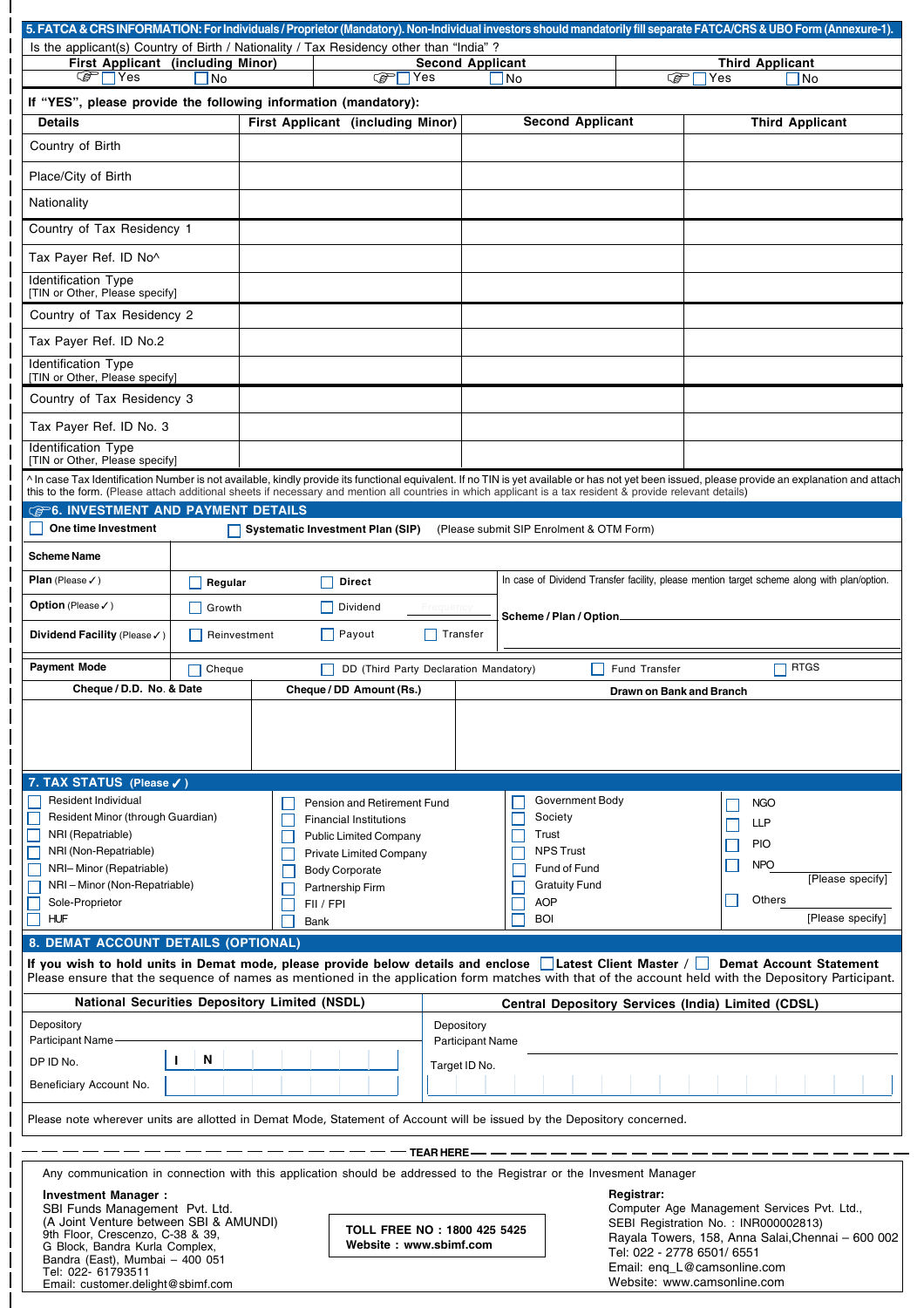| 9. OTHER PERSONAL INFORMATION - (Please /)                                                                                                                                                                                                                                                                                                                                                                                                                                                                                                                                                                                                                                                                                                                                                                                                                                                                                                                                                                                                                                                                                                                                                                                                                                                                                                                                                                                                                                                                                                                                                                                                                                                                                                                                                                                                                                                                                                                                                                                                                                                                                                                                                                                                                                                                                                                                                                                                                                                                                                                                                                                                                                                                                                                                                                                                                                                                                                                                                                                                                                                                                                                                                                                                                                                                                                                                                                                                                                                                                                                                                                                                                                                                                                                                                                                                                                                                                                                                                                                                                                                                                                                                                                                                                                                                                                                                                                                                                                                                                                                                                                                                                                                                                                                                                                                                                                                                                                                                                                                                                                                                                                                                                                                                                                                                                                                                                                                                                                                                                                                                                                                                                                                     |  | <b>First Applicant</b>                                                                                                                    |                                                                          | <b>Second Applicant</b>                                                                                                                                                          |                                                                          | <b>Third Applicant</b>                                                                                                                    |                                                                          |
|------------------------------------------------------------------------------------------------------------------------------------------------------------------------------------------------------------------------------------------------------------------------------------------------------------------------------------------------------------------------------------------------------------------------------------------------------------------------------------------------------------------------------------------------------------------------------------------------------------------------------------------------------------------------------------------------------------------------------------------------------------------------------------------------------------------------------------------------------------------------------------------------------------------------------------------------------------------------------------------------------------------------------------------------------------------------------------------------------------------------------------------------------------------------------------------------------------------------------------------------------------------------------------------------------------------------------------------------------------------------------------------------------------------------------------------------------------------------------------------------------------------------------------------------------------------------------------------------------------------------------------------------------------------------------------------------------------------------------------------------------------------------------------------------------------------------------------------------------------------------------------------------------------------------------------------------------------------------------------------------------------------------------------------------------------------------------------------------------------------------------------------------------------------------------------------------------------------------------------------------------------------------------------------------------------------------------------------------------------------------------------------------------------------------------------------------------------------------------------------------------------------------------------------------------------------------------------------------------------------------------------------------------------------------------------------------------------------------------------------------------------------------------------------------------------------------------------------------------------------------------------------------------------------------------------------------------------------------------------------------------------------------------------------------------------------------------------------------------------------------------------------------------------------------------------------------------------------------------------------------------------------------------------------------------------------------------------------------------------------------------------------------------------------------------------------------------------------------------------------------------------------------------------------------------------------------------------------------------------------------------------------------------------------------------------------------------------------------------------------------------------------------------------------------------------------------------------------------------------------------------------------------------------------------------------------------------------------------------------------------------------------------------------------------------------------------------------------------------------------------------------------------------------------------------------------------------------------------------------------------------------------------------------------------------------------------------------------------------------------------------------------------------------------------------------------------------------------------------------------------------------------------------------------------------------------------------------------------------------------------------------------------------------------------------------------------------------------------------------------------------------------------------------------------------------------------------------------------------------------------------------------------------------------------------------------------------------------------------------------------------------------------------------------------------------------------------------------------------------------------------------------------------------------------------------------------------------------------------------------------------------------------------------------------------------------------------------------------------------------------------------------------------------------------------------------------------------------------------------------------------------------------------------------------------------------------------------------------------------------------------------------------------------------------------------------------|--|-------------------------------------------------------------------------------------------------------------------------------------------|--------------------------------------------------------------------------|----------------------------------------------------------------------------------------------------------------------------------------------------------------------------------|--------------------------------------------------------------------------|-------------------------------------------------------------------------------------------------------------------------------------------|--------------------------------------------------------------------------|
| Gender                                                                                                                                                                                                                                                                                                                                                                                                                                                                                                                                                                                                                                                                                                                                                                                                                                                                                                                                                                                                                                                                                                                                                                                                                                                                                                                                                                                                                                                                                                                                                                                                                                                                                                                                                                                                                                                                                                                                                                                                                                                                                                                                                                                                                                                                                                                                                                                                                                                                                                                                                                                                                                                                                                                                                                                                                                                                                                                                                                                                                                                                                                                                                                                                                                                                                                                                                                                                                                                                                                                                                                                                                                                                                                                                                                                                                                                                                                                                                                                                                                                                                                                                                                                                                                                                                                                                                                                                                                                                                                                                                                                                                                                                                                                                                                                                                                                                                                                                                                                                                                                                                                                                                                                                                                                                                                                                                                                                                                                                                                                                                                                                                                                                                         |  | Male<br>Female                                                                                                                            | Other                                                                    | $\Box$ Male<br>Female                                                                                                                                                            | Other                                                                    | Male<br>Female                                                                                                                            | Other                                                                    |
| <b>Father's Name</b>                                                                                                                                                                                                                                                                                                                                                                                                                                                                                                                                                                                                                                                                                                                                                                                                                                                                                                                                                                                                                                                                                                                                                                                                                                                                                                                                                                                                                                                                                                                                                                                                                                                                                                                                                                                                                                                                                                                                                                                                                                                                                                                                                                                                                                                                                                                                                                                                                                                                                                                                                                                                                                                                                                                                                                                                                                                                                                                                                                                                                                                                                                                                                                                                                                                                                                                                                                                                                                                                                                                                                                                                                                                                                                                                                                                                                                                                                                                                                                                                                                                                                                                                                                                                                                                                                                                                                                                                                                                                                                                                                                                                                                                                                                                                                                                                                                                                                                                                                                                                                                                                                                                                                                                                                                                                                                                                                                                                                                                                                                                                                                                                                                                                           |  |                                                                                                                                           |                                                                          |                                                                                                                                                                                  |                                                                          |                                                                                                                                           |                                                                          |
| <b>Spouse's Name</b>                                                                                                                                                                                                                                                                                                                                                                                                                                                                                                                                                                                                                                                                                                                                                                                                                                                                                                                                                                                                                                                                                                                                                                                                                                                                                                                                                                                                                                                                                                                                                                                                                                                                                                                                                                                                                                                                                                                                                                                                                                                                                                                                                                                                                                                                                                                                                                                                                                                                                                                                                                                                                                                                                                                                                                                                                                                                                                                                                                                                                                                                                                                                                                                                                                                                                                                                                                                                                                                                                                                                                                                                                                                                                                                                                                                                                                                                                                                                                                                                                                                                                                                                                                                                                                                                                                                                                                                                                                                                                                                                                                                                                                                                                                                                                                                                                                                                                                                                                                                                                                                                                                                                                                                                                                                                                                                                                                                                                                                                                                                                                                                                                                                                           |  |                                                                                                                                           |                                                                          |                                                                                                                                                                                  |                                                                          |                                                                                                                                           |                                                                          |
| Date of Birth                                                                                                                                                                                                                                                                                                                                                                                                                                                                                                                                                                                                                                                                                                                                                                                                                                                                                                                                                                                                                                                                                                                                                                                                                                                                                                                                                                                                                                                                                                                                                                                                                                                                                                                                                                                                                                                                                                                                                                                                                                                                                                                                                                                                                                                                                                                                                                                                                                                                                                                                                                                                                                                                                                                                                                                                                                                                                                                                                                                                                                                                                                                                                                                                                                                                                                                                                                                                                                                                                                                                                                                                                                                                                                                                                                                                                                                                                                                                                                                                                                                                                                                                                                                                                                                                                                                                                                                                                                                                                                                                                                                                                                                                                                                                                                                                                                                                                                                                                                                                                                                                                                                                                                                                                                                                                                                                                                                                                                                                                                                                                                                                                                                                                  |  |                                                                                                                                           |                                                                          |                                                                                                                                                                                  |                                                                          |                                                                                                                                           |                                                                          |
|                                                                                                                                                                                                                                                                                                                                                                                                                                                                                                                                                                                                                                                                                                                                                                                                                                                                                                                                                                                                                                                                                                                                                                                                                                                                                                                                                                                                                                                                                                                                                                                                                                                                                                                                                                                                                                                                                                                                                                                                                                                                                                                                                                                                                                                                                                                                                                                                                                                                                                                                                                                                                                                                                                                                                                                                                                                                                                                                                                                                                                                                                                                                                                                                                                                                                                                                                                                                                                                                                                                                                                                                                                                                                                                                                                                                                                                                                                                                                                                                                                                                                                                                                                                                                                                                                                                                                                                                                                                                                                                                                                                                                                                                                                                                                                                                                                                                                                                                                                                                                                                                                                                                                                                                                                                                                                                                                                                                                                                                                                                                                                                                                                                                                                |  |                                                                                                                                           |                                                                          |                                                                                                                                                                                  |                                                                          |                                                                                                                                           |                                                                          |
| Occupation<br>(Please√)                                                                                                                                                                                                                                                                                                                                                                                                                                                                                                                                                                                                                                                                                                                                                                                                                                                                                                                                                                                                                                                                                                                                                                                                                                                                                                                                                                                                                                                                                                                                                                                                                                                                                                                                                                                                                                                                                                                                                                                                                                                                                                                                                                                                                                                                                                                                                                                                                                                                                                                                                                                                                                                                                                                                                                                                                                                                                                                                                                                                                                                                                                                                                                                                                                                                                                                                                                                                                                                                                                                                                                                                                                                                                                                                                                                                                                                                                                                                                                                                                                                                                                                                                                                                                                                                                                                                                                                                                                                                                                                                                                                                                                                                                                                                                                                                                                                                                                                                                                                                                                                                                                                                                                                                                                                                                                                                                                                                                                                                                                                                                                                                                                                                        |  | Professional<br><b>Government Service</b><br><b>Private Sector Service</b><br><b>Public Sector Service</b><br>Student<br>Doctor<br>Others | <b>Business</b><br>Agriculturist<br>Retired<br>Housewife<br>Forex Dealer | Professional<br><b>Government Service</b><br><b>Private Sector Service</b><br><b>Public Sector Service</b><br>Student<br>Doctor<br>Others                                        | <b>Business</b><br>Agriculturist<br>Retired<br>Housewife<br>Forex Dealer | Professional<br><b>Government Service</b><br><b>Private Sector Service</b><br><b>Public Sector Service</b><br>Student<br>Doctor<br>Others | <b>Business</b><br>Agriculturist<br>Retired<br>Housewife<br>Forex Dealer |
| Gross Annual Income in Rs.                                                                                                                                                                                                                                                                                                                                                                                                                                                                                                                                                                                                                                                                                                                                                                                                                                                                                                                                                                                                                                                                                                                                                                                                                                                                                                                                                                                                                                                                                                                                                                                                                                                                                                                                                                                                                                                                                                                                                                                                                                                                                                                                                                                                                                                                                                                                                                                                                                                                                                                                                                                                                                                                                                                                                                                                                                                                                                                                                                                                                                                                                                                                                                                                                                                                                                                                                                                                                                                                                                                                                                                                                                                                                                                                                                                                                                                                                                                                                                                                                                                                                                                                                                                                                                                                                                                                                                                                                                                                                                                                                                                                                                                                                                                                                                                                                                                                                                                                                                                                                                                                                                                                                                                                                                                                                                                                                                                                                                                                                                                                                                                                                                                                     |  | Below 1 Lac                                                                                                                               | 1-5 Lacs                                                                 | Below 1 Lac                                                                                                                                                                      | 1-5 Lacs                                                                 | Below 1 Lac                                                                                                                               | 1-5 Lacs                                                                 |
| (Please $\checkmark$ ):                                                                                                                                                                                                                                                                                                                                                                                                                                                                                                                                                                                                                                                                                                                                                                                                                                                                                                                                                                                                                                                                                                                                                                                                                                                                                                                                                                                                                                                                                                                                                                                                                                                                                                                                                                                                                                                                                                                                                                                                                                                                                                                                                                                                                                                                                                                                                                                                                                                                                                                                                                                                                                                                                                                                                                                                                                                                                                                                                                                                                                                                                                                                                                                                                                                                                                                                                                                                                                                                                                                                                                                                                                                                                                                                                                                                                                                                                                                                                                                                                                                                                                                                                                                                                                                                                                                                                                                                                                                                                                                                                                                                                                                                                                                                                                                                                                                                                                                                                                                                                                                                                                                                                                                                                                                                                                                                                                                                                                                                                                                                                                                                                                                                        |  | 5-10 Lacs<br>25 Lacs - 1 Cr.                                                                                                              | 10-25 Lacs<br>> 1 Cr.                                                    | 5-10 Lacs<br>25 Lacs - 1 Cr.                                                                                                                                                     | 10-25 Lacs<br>> 1 Cr.                                                    | 5-10 Lacs<br>25 Lacs - 1 Cr.                                                                                                              | 10-25 Lacs<br>$> 1$ Cr.                                                  |
| <b>OR Networth in Rs.</b>                                                                                                                                                                                                                                                                                                                                                                                                                                                                                                                                                                                                                                                                                                                                                                                                                                                                                                                                                                                                                                                                                                                                                                                                                                                                                                                                                                                                                                                                                                                                                                                                                                                                                                                                                                                                                                                                                                                                                                                                                                                                                                                                                                                                                                                                                                                                                                                                                                                                                                                                                                                                                                                                                                                                                                                                                                                                                                                                                                                                                                                                                                                                                                                                                                                                                                                                                                                                                                                                                                                                                                                                                                                                                                                                                                                                                                                                                                                                                                                                                                                                                                                                                                                                                                                                                                                                                                                                                                                                                                                                                                                                                                                                                                                                                                                                                                                                                                                                                                                                                                                                                                                                                                                                                                                                                                                                                                                                                                                                                                                                                                                                                                                                      |  |                                                                                                                                           |                                                                          |                                                                                                                                                                                  |                                                                          |                                                                                                                                           |                                                                          |
| Networth as of date                                                                                                                                                                                                                                                                                                                                                                                                                                                                                                                                                                                                                                                                                                                                                                                                                                                                                                                                                                                                                                                                                                                                                                                                                                                                                                                                                                                                                                                                                                                                                                                                                                                                                                                                                                                                                                                                                                                                                                                                                                                                                                                                                                                                                                                                                                                                                                                                                                                                                                                                                                                                                                                                                                                                                                                                                                                                                                                                                                                                                                                                                                                                                                                                                                                                                                                                                                                                                                                                                                                                                                                                                                                                                                                                                                                                                                                                                                                                                                                                                                                                                                                                                                                                                                                                                                                                                                                                                                                                                                                                                                                                                                                                                                                                                                                                                                                                                                                                                                                                                                                                                                                                                                                                                                                                                                                                                                                                                                                                                                                                                                                                                                                                            |  |                                                                                                                                           |                                                                          |                                                                                                                                                                                  |                                                                          |                                                                                                                                           |                                                                          |
| <b>Politically Exposed Person [PEP]</b>                                                                                                                                                                                                                                                                                                                                                                                                                                                                                                                                                                                                                                                                                                                                                                                                                                                                                                                                                                                                                                                                                                                                                                                                                                                                                                                                                                                                                                                                                                                                                                                                                                                                                                                                                                                                                                                                                                                                                                                                                                                                                                                                                                                                                                                                                                                                                                                                                                                                                                                                                                                                                                                                                                                                                                                                                                                                                                                                                                                                                                                                                                                                                                                                                                                                                                                                                                                                                                                                                                                                                                                                                                                                                                                                                                                                                                                                                                                                                                                                                                                                                                                                                                                                                                                                                                                                                                                                                                                                                                                                                                                                                                                                                                                                                                                                                                                                                                                                                                                                                                                                                                                                                                                                                                                                                                                                                                                                                                                                                                                                                                                                                                                        |  | Yes                                                                                                                                       |                                                                          | Yes                                                                                                                                                                              |                                                                          |                                                                                                                                           |                                                                          |
| Type of address given at KRA                                                                                                                                                                                                                                                                                                                                                                                                                                                                                                                                                                                                                                                                                                                                                                                                                                                                                                                                                                                                                                                                                                                                                                                                                                                                                                                                                                                                                                                                                                                                                                                                                                                                                                                                                                                                                                                                                                                                                                                                                                                                                                                                                                                                                                                                                                                                                                                                                                                                                                                                                                                                                                                                                                                                                                                                                                                                                                                                                                                                                                                                                                                                                                                                                                                                                                                                                                                                                                                                                                                                                                                                                                                                                                                                                                                                                                                                                                                                                                                                                                                                                                                                                                                                                                                                                                                                                                                                                                                                                                                                                                                                                                                                                                                                                                                                                                                                                                                                                                                                                                                                                                                                                                                                                                                                                                                                                                                                                                                                                                                                                                                                                                                                   |  | $\overline{\phantom{a}}$ No<br>Residential<br>Business                                                                                    | Related to PEP<br>Reg. Office                                            | l No<br>Residential<br>Business                                                                                                                                                  | Related to PEP<br>Reg. Office                                            | $ Y$ es<br>∣No<br>Residential<br><b>Business</b>                                                                                          | Related to PEP<br>Reg. Office                                            |
|                                                                                                                                                                                                                                                                                                                                                                                                                                                                                                                                                                                                                                                                                                                                                                                                                                                                                                                                                                                                                                                                                                                                                                                                                                                                                                                                                                                                                                                                                                                                                                                                                                                                                                                                                                                                                                                                                                                                                                                                                                                                                                                                                                                                                                                                                                                                                                                                                                                                                                                                                                                                                                                                                                                                                                                                                                                                                                                                                                                                                                                                                                                                                                                                                                                                                                                                                                                                                                                                                                                                                                                                                                                                                                                                                                                                                                                                                                                                                                                                                                                                                                                                                                                                                                                                                                                                                                                                                                                                                                                                                                                                                                                                                                                                                                                                                                                                                                                                                                                                                                                                                                                                                                                                                                                                                                                                                                                                                                                                                                                                                                                                                                                                                                |  |                                                                                                                                           |                                                                          | 10. NOMINATION: I wish to nominate the following person/s to receive the proceeds in the event of my death. (With effect from 01/04/2011, for individual investors applying with |                                                                          |                                                                                                                                           |                                                                          |
|                                                                                                                                                                                                                                                                                                                                                                                                                                                                                                                                                                                                                                                                                                                                                                                                                                                                                                                                                                                                                                                                                                                                                                                                                                                                                                                                                                                                                                                                                                                                                                                                                                                                                                                                                                                                                                                                                                                                                                                                                                                                                                                                                                                                                                                                                                                                                                                                                                                                                                                                                                                                                                                                                                                                                                                                                                                                                                                                                                                                                                                                                                                                                                                                                                                                                                                                                                                                                                                                                                                                                                                                                                                                                                                                                                                                                                                                                                                                                                                                                                                                                                                                                                                                                                                                                                                                                                                                                                                                                                                                                                                                                                                                                                                                                                                                                                                                                                                                                                                                                                                                                                                                                                                                                                                                                                                                                                                                                                                                                                                                                                                                                                                                                                |  | single holding, Nomination is mandatory. However, in case you do not wish to nominate please sign in point 11)<br>Nominee 1               |                                                                          | Nominee 2                                                                                                                                                                        |                                                                          | Nominee 3                                                                                                                                 |                                                                          |
| Name of the Nominee                                                                                                                                                                                                                                                                                                                                                                                                                                                                                                                                                                                                                                                                                                                                                                                                                                                                                                                                                                                                                                                                                                                                                                                                                                                                                                                                                                                                                                                                                                                                                                                                                                                                                                                                                                                                                                                                                                                                                                                                                                                                                                                                                                                                                                                                                                                                                                                                                                                                                                                                                                                                                                                                                                                                                                                                                                                                                                                                                                                                                                                                                                                                                                                                                                                                                                                                                                                                                                                                                                                                                                                                                                                                                                                                                                                                                                                                                                                                                                                                                                                                                                                                                                                                                                                                                                                                                                                                                                                                                                                                                                                                                                                                                                                                                                                                                                                                                                                                                                                                                                                                                                                                                                                                                                                                                                                                                                                                                                                                                                                                                                                                                                                                            |  |                                                                                                                                           |                                                                          |                                                                                                                                                                                  |                                                                          |                                                                                                                                           |                                                                          |
| <b>Name of the Guardian</b><br>(In case Nominee is Minor)                                                                                                                                                                                                                                                                                                                                                                                                                                                                                                                                                                                                                                                                                                                                                                                                                                                                                                                                                                                                                                                                                                                                                                                                                                                                                                                                                                                                                                                                                                                                                                                                                                                                                                                                                                                                                                                                                                                                                                                                                                                                                                                                                                                                                                                                                                                                                                                                                                                                                                                                                                                                                                                                                                                                                                                                                                                                                                                                                                                                                                                                                                                                                                                                                                                                                                                                                                                                                                                                                                                                                                                                                                                                                                                                                                                                                                                                                                                                                                                                                                                                                                                                                                                                                                                                                                                                                                                                                                                                                                                                                                                                                                                                                                                                                                                                                                                                                                                                                                                                                                                                                                                                                                                                                                                                                                                                                                                                                                                                                                                                                                                                                                      |  |                                                                                                                                           |                                                                          |                                                                                                                                                                                  |                                                                          |                                                                                                                                           |                                                                          |
| Percentage (Mandatory if more than one Nominee)                                                                                                                                                                                                                                                                                                                                                                                                                                                                                                                                                                                                                                                                                                                                                                                                                                                                                                                                                                                                                                                                                                                                                                                                                                                                                                                                                                                                                                                                                                                                                                                                                                                                                                                                                                                                                                                                                                                                                                                                                                                                                                                                                                                                                                                                                                                                                                                                                                                                                                                                                                                                                                                                                                                                                                                                                                                                                                                                                                                                                                                                                                                                                                                                                                                                                                                                                                                                                                                                                                                                                                                                                                                                                                                                                                                                                                                                                                                                                                                                                                                                                                                                                                                                                                                                                                                                                                                                                                                                                                                                                                                                                                                                                                                                                                                                                                                                                                                                                                                                                                                                                                                                                                                                                                                                                                                                                                                                                                                                                                                                                                                                                                                |  |                                                                                                                                           |                                                                          |                                                                                                                                                                                  |                                                                          |                                                                                                                                           |                                                                          |
| <b>Relationship with Nominee</b>                                                                                                                                                                                                                                                                                                                                                                                                                                                                                                                                                                                                                                                                                                                                                                                                                                                                                                                                                                                                                                                                                                                                                                                                                                                                                                                                                                                                                                                                                                                                                                                                                                                                                                                                                                                                                                                                                                                                                                                                                                                                                                                                                                                                                                                                                                                                                                                                                                                                                                                                                                                                                                                                                                                                                                                                                                                                                                                                                                                                                                                                                                                                                                                                                                                                                                                                                                                                                                                                                                                                                                                                                                                                                                                                                                                                                                                                                                                                                                                                                                                                                                                                                                                                                                                                                                                                                                                                                                                                                                                                                                                                                                                                                                                                                                                                                                                                                                                                                                                                                                                                                                                                                                                                                                                                                                                                                                                                                                                                                                                                                                                                                                                               |  |                                                                                                                                           |                                                                          |                                                                                                                                                                                  |                                                                          |                                                                                                                                           |                                                                          |
| <b>Date of Birth*</b> (Mandatory if Nominee is Minor)                                                                                                                                                                                                                                                                                                                                                                                                                                                                                                                                                                                                                                                                                                                                                                                                                                                                                                                                                                                                                                                                                                                                                                                                                                                                                                                                                                                                                                                                                                                                                                                                                                                                                                                                                                                                                                                                                                                                                                                                                                                                                                                                                                                                                                                                                                                                                                                                                                                                                                                                                                                                                                                                                                                                                                                                                                                                                                                                                                                                                                                                                                                                                                                                                                                                                                                                                                                                                                                                                                                                                                                                                                                                                                                                                                                                                                                                                                                                                                                                                                                                                                                                                                                                                                                                                                                                                                                                                                                                                                                                                                                                                                                                                                                                                                                                                                                                                                                                                                                                                                                                                                                                                                                                                                                                                                                                                                                                                                                                                                                                                                                                                                          |  |                                                                                                                                           |                                                                          |                                                                                                                                                                                  |                                                                          |                                                                                                                                           |                                                                          |
| Signature of Nominee/Guardian<br>(*Mandatory in case of Minor Nominee)                                                                                                                                                                                                                                                                                                                                                                                                                                                                                                                                                                                                                                                                                                                                                                                                                                                                                                                                                                                                                                                                                                                                                                                                                                                                                                                                                                                                                                                                                                                                                                                                                                                                                                                                                                                                                                                                                                                                                                                                                                                                                                                                                                                                                                                                                                                                                                                                                                                                                                                                                                                                                                                                                                                                                                                                                                                                                                                                                                                                                                                                                                                                                                                                                                                                                                                                                                                                                                                                                                                                                                                                                                                                                                                                                                                                                                                                                                                                                                                                                                                                                                                                                                                                                                                                                                                                                                                                                                                                                                                                                                                                                                                                                                                                                                                                                                                                                                                                                                                                                                                                                                                                                                                                                                                                                                                                                                                                                                                                                                                                                                                                                         |  | ⊗                                                                                                                                         |                                                                          | $^{\circledR}$                                                                                                                                                                   |                                                                          | ⊗                                                                                                                                         |                                                                          |
|                                                                                                                                                                                                                                                                                                                                                                                                                                                                                                                                                                                                                                                                                                                                                                                                                                                                                                                                                                                                                                                                                                                                                                                                                                                                                                                                                                                                                                                                                                                                                                                                                                                                                                                                                                                                                                                                                                                                                                                                                                                                                                                                                                                                                                                                                                                                                                                                                                                                                                                                                                                                                                                                                                                                                                                                                                                                                                                                                                                                                                                                                                                                                                                                                                                                                                                                                                                                                                                                                                                                                                                                                                                                                                                                                                                                                                                                                                                                                                                                                                                                                                                                                                                                                                                                                                                                                                                                                                                                                                                                                                                                                                                                                                                                                                                                                                                                                                                                                                                                                                                                                                                                                                                                                                                                                                                                                                                                                                                                                                                                                                                                                                                                                                |  | 11. NOMINATION : I do not wish to nominate any person at the time of making the investment.                                               |                                                                          |                                                                                                                                                                                  |                                                                          |                                                                                                                                           |                                                                          |
| Signature                                                                                                                                                                                                                                                                                                                                                                                                                                                                                                                                                                                                                                                                                                                                                                                                                                                                                                                                                                                                                                                                                                                                                                                                                                                                                                                                                                                                                                                                                                                                                                                                                                                                                                                                                                                                                                                                                                                                                                                                                                                                                                                                                                                                                                                                                                                                                                                                                                                                                                                                                                                                                                                                                                                                                                                                                                                                                                                                                                                                                                                                                                                                                                                                                                                                                                                                                                                                                                                                                                                                                                                                                                                                                                                                                                                                                                                                                                                                                                                                                                                                                                                                                                                                                                                                                                                                                                                                                                                                                                                                                                                                                                                                                                                                                                                                                                                                                                                                                                                                                                                                                                                                                                                                                                                                                                                                                                                                                                                                                                                                                                                                                                                                                      |  |                                                                                                                                           |                                                                          |                                                                                                                                                                                  |                                                                          |                                                                                                                                           |                                                                          |
|                                                                                                                                                                                                                                                                                                                                                                                                                                                                                                                                                                                                                                                                                                                                                                                                                                                                                                                                                                                                                                                                                                                                                                                                                                                                                                                                                                                                                                                                                                                                                                                                                                                                                                                                                                                                                                                                                                                                                                                                                                                                                                                                                                                                                                                                                                                                                                                                                                                                                                                                                                                                                                                                                                                                                                                                                                                                                                                                                                                                                                                                                                                                                                                                                                                                                                                                                                                                                                                                                                                                                                                                                                                                                                                                                                                                                                                                                                                                                                                                                                                                                                                                                                                                                                                                                                                                                                                                                                                                                                                                                                                                                                                                                                                                                                                                                                                                                                                                                                                                                                                                                                                                                                                                                                                                                                                                                                                                                                                                                                                                                                                                                                                                                                |  | <b>12.INSTITUTIONAL INVESTORS ADDITIONAL INFORMATION</b>                                                                                  |                                                                          |                                                                                                                                                                                  |                                                                          |                                                                                                                                           |                                                                          |
| Name of Contact Person                                                                                                                                                                                                                                                                                                                                                                                                                                                                                                                                                                                                                                                                                                                                                                                                                                                                                                                                                                                                                                                                                                                                                                                                                                                                                                                                                                                                                                                                                                                                                                                                                                                                                                                                                                                                                                                                                                                                                                                                                                                                                                                                                                                                                                                                                                                                                                                                                                                                                                                                                                                                                                                                                                                                                                                                                                                                                                                                                                                                                                                                                                                                                                                                                                                                                                                                                                                                                                                                                                                                                                                                                                                                                                                                                                                                                                                                                                                                                                                                                                                                                                                                                                                                                                                                                                                                                                                                                                                                                                                                                                                                                                                                                                                                                                                                                                                                                                                                                                                                                                                                                                                                                                                                                                                                                                                                                                                                                                                                                                                                                                                                                                                                         |  |                                                                                                                                           |                                                                          |                                                                                                                                                                                  |                                                                          |                                                                                                                                           |                                                                          |
| For Foreign Exchange / Money Changer Services                                                                                                                                                                                                                                                                                                                                                                                                                                                                                                                                                                                                                                                                                                                                                                                                                                                                                                                                                                                                                                                                                                                                                                                                                                                                                                                                                                                                                                                                                                                                                                                                                                                                                                                                                                                                                                                                                                                                                                                                                                                                                                                                                                                                                                                                                                                                                                                                                                                                                                                                                                                                                                                                                                                                                                                                                                                                                                                                                                                                                                                                                                                                                                                                                                                                                                                                                                                                                                                                                                                                                                                                                                                                                                                                                                                                                                                                                                                                                                                                                                                                                                                                                                                                                                                                                                                                                                                                                                                                                                                                                                                                                                                                                                                                                                                                                                                                                                                                                                                                                                                                                                                                                                                                                                                                                                                                                                                                                                                                                                                                                                                                                                                  |  | Is the entity involved / providing any of the following services $\vert \vert$ Yes<br>  Yes                                               | l INo<br>$\mathsf{I}$ $\mathsf{No}$                                      | Gaming / Gambling / Lottery Services (e.g. Casinos, Betting Syndicates)<br>Money Lending / Pawning                                                                               |                                                                          |                                                                                                                                           | $\overline{\phantom{a}}$ No<br>Yes<br>$\sqrt{1}$ No<br>Yes               |
| NOTE: Non-Individual investors should mandatorily fill separate FATCA/CRS & UBO Form (Annexure-I) alongwith this form.<br>13. DECLARATION : We confirm that the information provided in this form is true & accurate. I/We have read and understood the contents of all the scheme related documents and I/We hereby confirm and declare that<br>(i) IWe have not received or been induced by any rebate or gifts, directly or indirectly, in making this investment; (ii) the amount invested/to be invested by me/us in the scheme(s) of SBI Mutual Fund" ("the Fund") is der<br>sources and is not held or designed for the purpose of contravention of any act, rules, regulations or any statute or legislation or any other applicable laws or any notifications, directions issued by any governmental or<br>from time to time; (iii) the monies invested by me in the schemes of the Fund do not attract the provisions of Foreign Contribution Regulations Act ("FCRA"); (iv) I/We am/are aware that a U.S. person (within the definition<br>Person' under the US Securities laws) / resident of Canada are not eligible for investments with the Fund and I/We am/are not a U.S. person/resident of Canada; (v) the ARN holder has disclosed to me/us all the commissions<br>of trail commission or any other mode), payable to him/her for the different competing schemes of various mutual funds from amongst which a scheme of the Fund is being recommended to me/us; (vi) * as per the Memorandum and<br>of Association of the Company, Bye laws, Trust Deed or Partnership Deed and resolutions passed by the Company / Firm / Trust, I/We am/are authorised to enter into the transactions for and on behalf of the Company/Firm/Trus<br>(We am/are Non Resident of Indian Nationality/Origin and that funds for the subscriptions have been remitted from abroad through approved banking channels or from my/our Non Resident External/Ordinary account/FCNR Account;<br>*** I/We do not hold a Permanent Account Number and hold only a single PAN Exempt KYC Reference No. (PEKRN) issued by KYC Registration Agency and also confirm that the aggregate of lump sum and SIP installments in a rollin<br>12 months period or financial year does not exceed Rs. 50,000/- (Rupees Fifty Thousand); (ix) all information provided in this application form together with its annexures is/are true and correct to the best of my/our know<br>and I/We shall be liable in case any of the specified information is found to be false or untrue or misleading or misrepresenting; (x) that we authorize you to disclose, share, remit in any form, mode or manner, all / any<br>provided by me/us, including all changes, updates to such information as and when provided by me/us to the Fund, its Sponsor, AMC, trustees, their employees/RTAs or any Indian or foreign governmental or statutory or judici<br>agencies including but not limited to SEBI, the Financial Intelligence Unit-India, the tax/revenue authorities in India or outside India wherever it is legally required and other such regulatory/investigation agencies or s<br>on a need to know basis, without any obligation of advising me/us of the same; (xi) I/We shall keep you forthwith informed in writing about any changes/modification to the information provided or any other additional infor<br>be required by you from time to time; (xii) Towards compliance with tax information sharing laws, such as FATCA and CRS: (a) the Fund may be required to seek additional personal, tax and beneficial owner information and ce<br>and documentation from investors. I/We ensure to advise you within 30 days should there be any change in any information provided; (b) In certain circumstances (including if the Fund does not receive a valid self-certifica<br>the Fund may be obliged to share information on my account with relevant tax authorities; (c) I/We am aware that the Fund may also be required to provide information to any institutions such as withholding agents for the p<br>appropriate withholding from the account or any proceeds in relation thereto; (d) as may be required by domestic or overseas regulators/ tax authorities, the Fund may also be constrained to withhold and pay out any sums fr<br>or close or suspend my account(s) and (e) I/We understand that I am/we are required to contact my tax advisor for any questions about my/our tax residency; (f) I have understood the information requirements of this Form (r<br>the FATCA/CRS Instructions) and hereby confirm that the information provided by me/us on this Form including the taxpayer identification number is true, correct, and complete. I also confirm that I have read and understood<br>Terms and Conditions below and hereby accept the same. (xiii) If the name given in the Application is not matching PAN/Aadhar card, application may liable to get rejected or further transactions may be liable to get reject<br>* Applicable to other than Individuals / HUF; ** Applicable to NRIs; *** Applicable to "Micro investments"<br># IWe hereby provide my /our consent for (i) collecting, storing and usage (ii) validating/authenticating and (ii) updating my/our Aadhaar number(s) in accordance with the Aadhaar Act, 2016 (and regulations made thereunder<br>(Me hereby provide my/our consent for sharing/disclosing of my Aadhaar number(s) including demographic information with the asset management companies of SEBI registered mutual fund and their Registrar and Transfer Agent (<br>for the purpose of updating the same in my/our folios. |  |                                                                                                                                           |                                                                          |                                                                                                                                                                                  |                                                                          |                                                                                                                                           |                                                                          |
| <b>SIGNATURE(S)</b>                                                                                                                                                                                                                                                                                                                                                                                                                                                                                                                                                                                                                                                                                                                                                                                                                                                                                                                                                                                                                                                                                                                                                                                                                                                                                                                                                                                                                                                                                                                                                                                                                                                                                                                                                                                                                                                                                                                                                                                                                                                                                                                                                                                                                                                                                                                                                                                                                                                                                                                                                                                                                                                                                                                                                                                                                                                                                                                                                                                                                                                                                                                                                                                                                                                                                                                                                                                                                                                                                                                                                                                                                                                                                                                                                                                                                                                                                                                                                                                                                                                                                                                                                                                                                                                                                                                                                                                                                                                                                                                                                                                                                                                                                                                                                                                                                                                                                                                                                                                                                                                                                                                                                                                                                                                                                                                                                                                                                                                                                                                                                                                                                                                                            |  |                                                                                                                                           |                                                                          |                                                                                                                                                                                  |                                                                          |                                                                                                                                           |                                                                          |
| (ALL Applicants<br>$^{\circledR}$<br>must sign)                                                                                                                                                                                                                                                                                                                                                                                                                                                                                                                                                                                                                                                                                                                                                                                                                                                                                                                                                                                                                                                                                                                                                                                                                                                                                                                                                                                                                                                                                                                                                                                                                                                                                                                                                                                                                                                                                                                                                                                                                                                                                                                                                                                                                                                                                                                                                                                                                                                                                                                                                                                                                                                                                                                                                                                                                                                                                                                                                                                                                                                                                                                                                                                                                                                                                                                                                                                                                                                                                                                                                                                                                                                                                                                                                                                                                                                                                                                                                                                                                                                                                                                                                                                                                                                                                                                                                                                                                                                                                                                                                                                                                                                                                                                                                                                                                                                                                                                                                                                                                                                                                                                                                                                                                                                                                                                                                                                                                                                                                                                                                                                                                                                |  | 1 <sup>st</sup> Applicant / Guardian / Authorised Signatory                                                                               | $^{\circledR}$                                                           | 2 <sup>nd</sup> Applicant / Authorised Signatory                                                                                                                                 | $^{\circledR}$                                                           | 3rd Applicant / Authorised Signatory                                                                                                      |                                                                          |

**Date** Place **Place** Place **Place** Place **Place Place Place Place Place Place Place Place Place Place Place Place Place Place Place Place Place Place Place Place Place Place Place Place Place Place Place Place Place Place**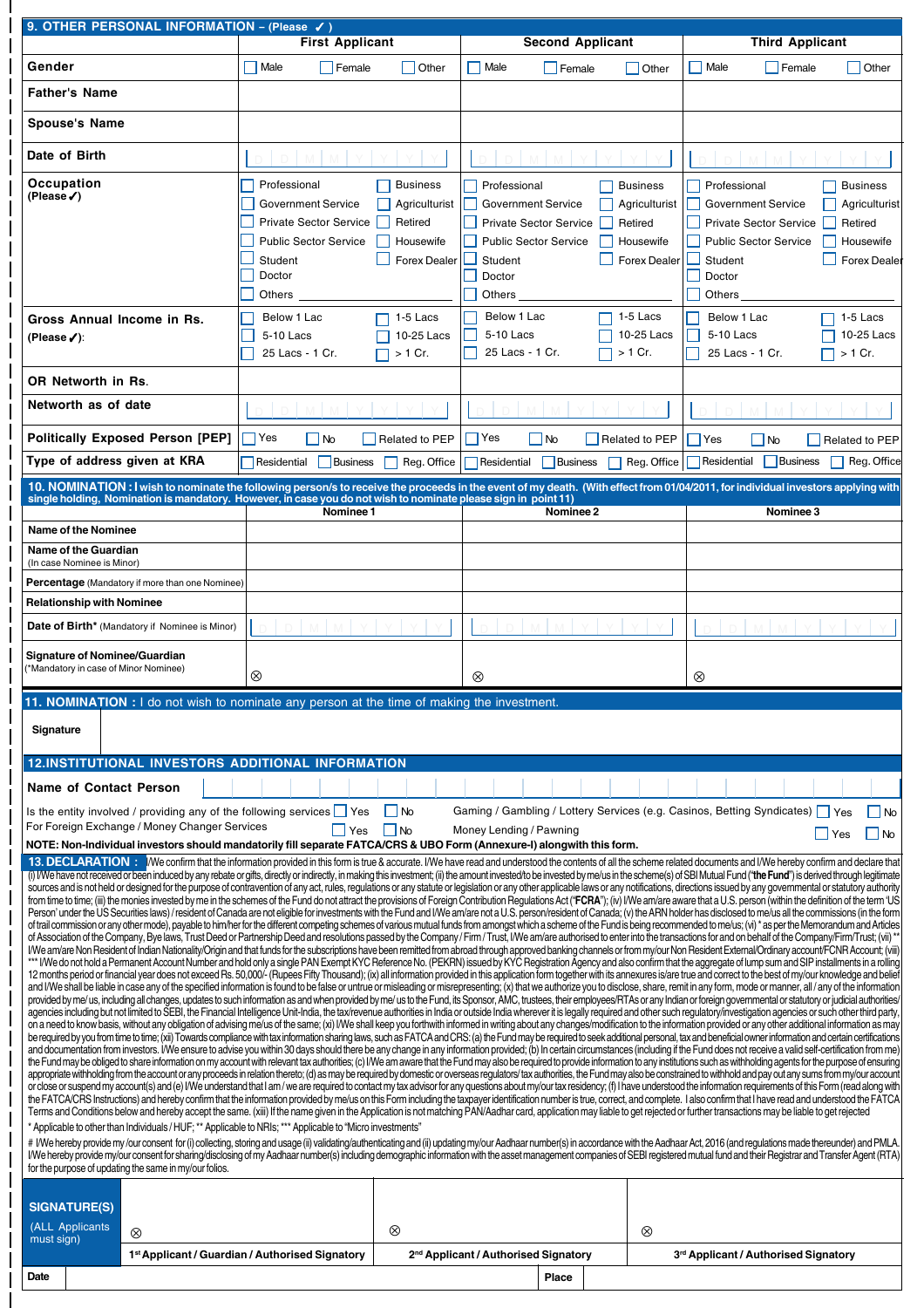

| S-3004/16 |  |  |  |  |  |  |  |
|-----------|--|--|--|--|--|--|--|
|-----------|--|--|--|--|--|--|--|

|                                                                                                                                                                                                                                                                                                                                                                                             | <b>SIP ENROLMENT FORM</b><br>(Please submit SIP enrolment form only if One Time Debit Mandate Form (OTM) registered / submitted in the Folio) |                                                             |                               |                                                                                                                                      |  |                  |                       |                                                    |                             |                                                                |
|---------------------------------------------------------------------------------------------------------------------------------------------------------------------------------------------------------------------------------------------------------------------------------------------------------------------------------------------------------------------------------------------|-----------------------------------------------------------------------------------------------------------------------------------------------|-------------------------------------------------------------|-------------------------------|--------------------------------------------------------------------------------------------------------------------------------------|--|------------------|-----------------------|----------------------------------------------------|-----------------------------|----------------------------------------------------------------|
| New investors subscribing to the scheme through SIP must complete SIP Enrolment Form & OTM alongwith Common Application Form                                                                                                                                                                                                                                                                |                                                                                                                                               |                                                             |                               |                                                                                                                                      |  |                  |                       |                                                    |                             |                                                                |
| <b>ARN &amp; Name of Distributor</b>                                                                                                                                                                                                                                                                                                                                                        | <b>Branch Code</b><br>(only for SBG)                                                                                                          |                                                             |                               | (Application should be submitted atleast 30 days before the 1st Direct Debit/NACH debit date)<br>Sub-Broker ARN Code Sub-Broker Code |  |                  |                       | EUIN*<br>(Employee Unique Identification Number)   |                             | Reference No.                                                  |
|                                                                                                                                                                                                                                                                                                                                                                                             |                                                                                                                                               |                                                             |                               |                                                                                                                                      |  |                  |                       |                                                    |                             |                                                                |
| Declaration for "execution-only" transaction (only where EUIN box is left blank) (Refer Instruction 1 (p))                                                                                                                                                                                                                                                                                  |                                                                                                                                               |                                                             |                               |                                                                                                                                      |  |                  |                       |                                                    |                             |                                                                |
| * I/We hereby confirm that the EUIN box has been intentionally left blank by me/us as this is an "execution-only" transaction without any interaction or<br>advice by the employee/relationship manager/sales person of the above distributor or notwithstanding the advice of in-appropriateness, if any, provided                                                                         |                                                                                                                                               |                                                             |                               |                                                                                                                                      |  |                  |                       |                                                    |                             |                                                                |
| by the employee/relationship manager/sales person of the distributor and the distributor has not charged any advisory fees on this transaction.                                                                                                                                                                                                                                             |                                                                                                                                               |                                                             |                               |                                                                                                                                      |  |                  |                       |                                                    |                             |                                                                |
| SIGNATURE(S)                                                                                                                                                                                                                                                                                                                                                                                |                                                                                                                                               |                                                             |                               |                                                                                                                                      |  |                  |                       |                                                    |                             |                                                                |
| 1 <sup>st</sup> Applicant / Guardian / Authorised Signatory   2 <sup>nd</sup> Applicant / Authorised Signatory                                                                                                                                                                                                                                                                              |                                                                                                                                               |                                                             |                               |                                                                                                                                      |  |                  |                       |                                                    |                             | 3rd Applicant / Authorised Signatory                           |
| Upfront commission shall be paid directly by the investor to the AMFI registered Distributors based on the investors' assessment of various factors including the<br>service rendered by the distributor                                                                                                                                                                                    |                                                                                                                                               |                                                             |                               |                                                                                                                                      |  |                  |                       |                                                    |                             |                                                                |
| TRANSACTION CHARGES FOR APPLICATIONS THROUGH DISTRIBUTORS/AGENTS ONLY                                                                                                                                                                                                                                                                                                                       |                                                                                                                                               |                                                             |                               |                                                                                                                                      |  |                  |                       |                                                    |                             |                                                                |
| In case the subscription amount is Rs. 10,000/- or more and if your Distributor has opted to receive Transaction Charges, Rs. 150/- (for first time mutual fund investor)<br>or Rs. 100/- (for investor other than first time mutual fund investor) will be deducted from the subscription amount and paid to the distributor. Units will be issued against<br>the balance amount invested. |                                                                                                                                               |                                                             |                               |                                                                                                                                      |  |                  |                       |                                                    |                             |                                                                |
| Folio No./Application No.                                                                                                                                                                                                                                                                                                                                                                   |                                                                                                                                               |                                                             | <b>INVESTOR DETAILS</b>       | (Existing unitholders: Please mention your Folio Number. New applicants: Please mention the                                          |  |                  |                       |                                                    |                             |                                                                |
| <b>Name of 1st Applicant</b>                                                                                                                                                                                                                                                                                                                                                                |                                                                                                                                               |                                                             |                               | Application Number)                                                                                                                  |  |                  |                       |                                                    |                             |                                                                |
| (Mr/Ms/M/s)<br>Name of Father/Guardian                                                                                                                                                                                                                                                                                                                                                      |                                                                                                                                               |                                                             |                               |                                                                                                                                      |  |                  |                       |                                                    |                             |                                                                |
| in case of Minor<br><b>PAN DETAILS</b>                                                                                                                                                                                                                                                                                                                                                      |                                                                                                                                               |                                                             |                               |                                                                                                                                      |  |                  |                       |                                                    |                             |                                                                |
| First Applicant / Guardian                                                                                                                                                                                                                                                                                                                                                                  |                                                                                                                                               |                                                             | <b>Second Applicant</b>       |                                                                                                                                      |  |                  |                       | <b>Third Applicant</b>                             |                             |                                                                |
|                                                                                                                                                                                                                                                                                                                                                                                             |                                                                                                                                               |                                                             |                               |                                                                                                                                      |  |                  |                       |                                                    |                             |                                                                |
|                                                                                                                                                                                                                                                                                                                                                                                             |                                                                                                                                               |                                                             |                               |                                                                                                                                      |  |                  |                       |                                                    |                             |                                                                |
| <b>Mandatory Enclosures</b><br><b>PAN Proof</b>                                                                                                                                                                                                                                                                                                                                             | <b>KYC Acknowledgement</b>                                                                                                                    | <b>PAN Proof</b>                                            | <b>Mandatory Enclosures</b>   | <b>KYC Acknowledgement</b>                                                                                                           |  | <b>PAN Proof</b> |                       |                                                    | <b>Mandatory Enclosures</b> | <b>KYC Acknowledgement</b>                                     |
| PAN Exempt KYC Ref no<br>(PEKRN for Micro investments) - _                                                                                                                                                                                                                                                                                                                                  |                                                                                                                                               | PAN Exempt KYC Ref no<br>(PEKRN for Micro investments) - __ |                               |                                                                                                                                      |  |                  | PAN Exempt KYC Ref no | (PEKRN for Micro investments) - _                  |                             |                                                                |
| <b>SIP DETAILS</b> (Direct Debit/NACH in select banks only)                                                                                                                                                                                                                                                                                                                                 |                                                                                                                                               |                                                             |                               |                                                                                                                                      |  |                  |                       |                                                    |                             |                                                                |
| <b>SIP with Cheque</b>                                                                                                                                                                                                                                                                                                                                                                      | <b>SIP without Cheque</b>                                                                                                                     |                                                             |                               |                                                                                                                                      |  |                  |                       |                                                    |                             |                                                                |
| Scheme Name                                                                                                                                                                                                                                                                                                                                                                                 |                                                                                                                                               |                                                             |                               |                                                                                                                                      |  |                  |                       |                                                    |                             |                                                                |
|                                                                                                                                                                                                                                                                                                                                                                                             |                                                                                                                                               |                                                             |                               |                                                                                                                                      |  |                  |                       |                                                    |                             |                                                                |
| <b>Plan</b> (Please $\checkmark$ )                                                                                                                                                                                                                                                                                                                                                          | $\Box$ Regular                                                                                                                                | $\Box$ Direct                                               |                               |                                                                                                                                      |  |                  |                       |                                                    |                             |                                                                |
| <b>Option</b> (Please $\checkmark$ )                                                                                                                                                                                                                                                                                                                                                        | $\Box$ Growth                                                                                                                                 |                                                             | Dividend (Frequency) $\Box$   |                                                                                                                                      |  |                  |                       |                                                    |                             |                                                                |
| Dividend Facility (Please / ) Reinvestment                                                                                                                                                                                                                                                                                                                                                  |                                                                                                                                               | $\Box$ Payout                                               |                               |                                                                                                                                      |  |                  |                       |                                                    |                             |                                                                |
| Each SIP Amount (Rs.)                                                                                                                                                                                                                                                                                                                                                                       |                                                                                                                                               |                                                             |                               |                                                                                                                                      |  | First Cheque No. |                       |                                                    |                             | (Note: Cheque should be drawn on bank account mentioned below) |
| SIP Frequency (Please / any one)                                                                                                                                                                                                                                                                                                                                                            |                                                                                                                                               | Weekly SIP (1st, 8th, 15th and 22nd)                        |                               | <b>Monthly SIP (Default)</b>                                                                                                         |  |                  |                       | <b>Quarterly SIP</b>                               |                             |                                                                |
| <b>SIP Date</b> (for Monthly & Quarterly)                                                                                                                                                                                                                                                                                                                                                   | 1 <sup>st</sup>                                                                                                                               | 5 <sup>th</sup><br>10 <sup>th</sup>                         | 15 <sup>th</sup>              | 20 <sup>th</sup>                                                                                                                     |  | 25 <sup>th</sup> |                       | 30 <sup>th</sup> (For February, last business day) |                             |                                                                |
| (Please√)<br>From<br>D<br>D<br>M                                                                                                                                                                                                                                                                                                                                                            |                                                                                                                                               |                                                             |                               |                                                                                                                                      |  |                  |                       |                                                    |                             |                                                                |
| <b>SIP Period</b><br>То<br>D<br>D<br>M                                                                                                                                                                                                                                                                                                                                                      |                                                                                                                                               | OR<br>3 years                                               | 5 years                       | 10 years                                                                                                                             |  | 15 years         |                       | Perpetual                                          |                             | (Select any one)                                               |
| Debit Bank A/c Details (Mandatory only in case of Multiple OTMs (One Time Debit Mandates) registered/submitted in the Folio with different bank account details)<br>Bank Name                                                                                                                                                                                                               |                                                                                                                                               |                                                             |                               |                                                                                                                                      |  |                  |                       |                                                    |                             |                                                                |
| Bank A/c No                                                                                                                                                                                                                                                                                                                                                                                 |                                                                                                                                               |                                                             |                               |                                                                                                                                      |  |                  |                       |                                                    |                             |                                                                |
|                                                                                                                                                                                                                                                                                                                                                                                             |                                                                                                                                               | <b>TOP-UP SIP (all fields mandatory)</b>                    |                               |                                                                                                                                      |  |                  |                       |                                                    |                             |                                                                |
| Top-up Amount Rs.<br>(in multiples of Rs. 500 only)                                                                                                                                                                                                                                                                                                                                         |                                                                                                                                               |                                                             |                               | Top-up Frequency                                                                                                                     |  | Half - Yearly    |                       |                                                    | Annual                      |                                                                |
| <b>DECLARATION</b> : I/We hereby declare that the particulars given in this mandate form are correct and express my willingness to make payments towards                                                                                                                                                                                                                                    |                                                                                                                                               |                                                             |                               | (Please √ any one)                                                                                                                   |  |                  |                       |                                                    |                             |                                                                |
| investment in the schemes of SBI Mutual Fund. I/We are aware that SBI Mutual Fund and its service providers and bank are authorized to process<br>transactions by debiting my/our bank account through Direct Debit / NACH facility. If the transaction is delayed or not effected for reasons of incomplete                                                                                |                                                                                                                                               |                                                             |                               |                                                                                                                                      |  |                  |                       |                                                    |                             |                                                                |
| or incorrect information, I/We would not hold the user institution responsible. I/We will also inform SBI Mutual Fund/RTA about any changes in my/our                                                                                                                                                                                                                                       |                                                                                                                                               |                                                             |                               |                                                                                                                                      |  |                  |                       |                                                    |                             |                                                                |
| bank account. I/We confirm that the aggregate of the lump sum investment (fresh purchase & additional purchase) and SIP installments in rolling 12<br>months period or financial year i.e. April to March does not exceed Rs. 50,000/- (Rupees Fifty Thousand) (applicable for "Micro investments" only). The                                                                               |                                                                                                                                               |                                                             |                               |                                                                                                                                      |  |                  |                       |                                                    |                             |                                                                |
| ARN holder has disclosed to me/us all the commissions (in the form of trail commission or any other mode), payable to him for the different competing<br>Schemes of various Mutual Funds from amongst which the Scheme is being recommended to me/us. I/We have read, understood and agreed to the                                                                                          |                                                                                                                                               |                                                             |                               |                                                                                                                                      |  |                  |                       |                                                    |                             |                                                                |
| terms and conditions and contents of the SID, SAI, KIM and Addenda issued from time to time of the respective Scheme(s) of SBI Mutual Fund.                                                                                                                                                                                                                                                 |                                                                                                                                               |                                                             |                               |                                                                                                                                      |  |                  |                       |                                                    |                             |                                                                |
| I/We hereby authorize the bank to honour such payments for which I/We have signed and endorsed the Mandate Form.                                                                                                                                                                                                                                                                            |                                                                                                                                               |                                                             |                               |                                                                                                                                      |  |                  |                       |                                                    |                             |                                                                |
| SIGNATURE(S)                                                                                                                                                                                                                                                                                                                                                                                |                                                                                                                                               |                                                             |                               |                                                                                                                                      |  |                  |                       |                                                    |                             |                                                                |
| 1 <sup>st</sup> Applicant / Guardian / Authorised Signatory                                                                                                                                                                                                                                                                                                                                 |                                                                                                                                               |                                                             |                               | 2 <sup>nd</sup> Applicant / Authorised Signatory                                                                                     |  |                  |                       |                                                    |                             | 3rd Applicant / Authorised Signatory                           |
| SBIMUIUALFUND<br>A PARTNER FOR LIFE                                                                                                                                                                                                                                                                                                                                                         |                                                                                                                                               |                                                             | (To be filled in by Investor) | ACKNOWLEDGEMENT SLIP                                                                                                                 |  |                  |                       |                                                    |                             |                                                                |
| Folio No. / Application No.                                                                                                                                                                                                                                                                                                                                                                 |                                                                                                                                               |                                                             |                               |                                                                                                                                      |  |                  |                       |                                                    |                             |                                                                |